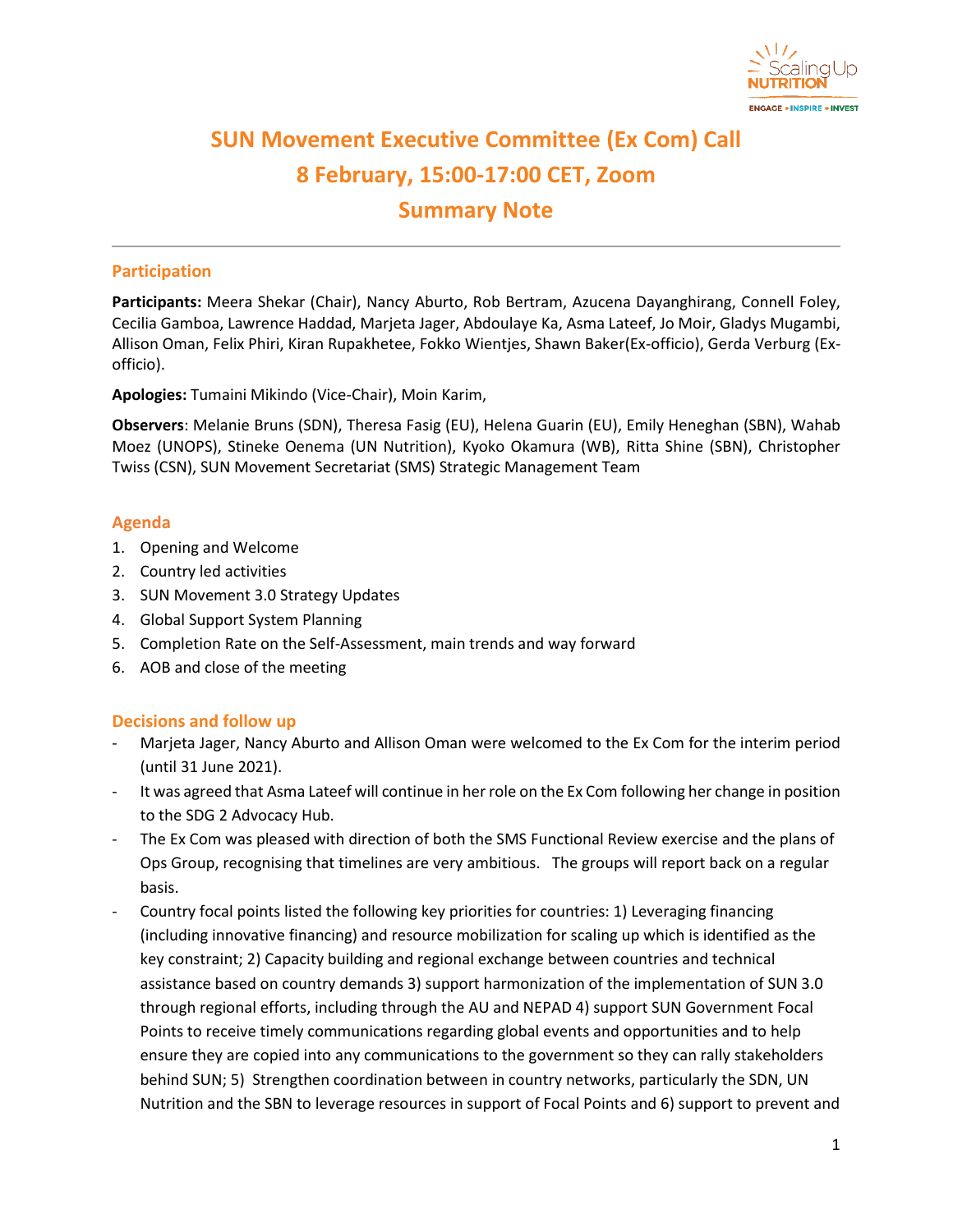manage conflict of interest between networks. The ExCom took note of the 'state of play' in countries and regions and requested for them to be incorporated in the work of the OPS Group and the SMS workplan for 2021.

- The SUN Pooled Fund workplan and budget for 2021 was approved.
- The SMS workplan and budget were discussed and the SMS was advised to share a one-page summary of the priorities from the workplan and associated costs/budgets, emphasizing how the workplan aligns with the new strategy and country priorities as highlighted above by the focal points
- The main highlights from the self-assessment (summary attached) were noted.

#### **Summary Note**

#### **1. Opening and Welcome and Ex Com membership updates**

The chair opened the meeting and welcomed all participants.

#### *Membership updates*

Marjeta Jager, Deputy Director General for the Directorate-General for International Partnerships (INTPA), (SDN); Nancy Aburto, Director a.i. Nutrition at FAO and Allison Oman, Director a.i. of the Nutrition Division at WFP (UN Nutrition) were welcomed to the ExCom. All will serve for an initial term until June 30th 2021. Asma Lateef announced that she will take a new position at the SDG 2 Advocacy hub but will maintain a part-time support role to Bread for the World for the coming six months. On recommendation of the Chair of the ExCom, Chair of the CSN and the SUN Movement Coordinator, the ExCom agreed that Asma Lateef will continue in her position on the ExCom.

## **2. Country led activities**

## *Update from the Latin American Region (by Cecilia Gamboa)*

The Latin American and Caribbean region has been the hit the hardest by the COVID-19 pandemic, so food security and nutrition is taking a central role. The challenges of the region are further fueled by the triple burden of malnutrition, inequalities, and vulnerabilities to climate change. The Latin American countries in the SUN Movement propose a food systems regional approach to the next phase, making best use of the year of commitments (FSS and N4G) and the launch of the new strategy. Costa Rica currently holds the presidency of SICA (Central American Integration System) for six months, offering an opportunity to put food security and nutrition as a priority issue on the region's political agenda. This would include engagement in a regional Food Systems Dialogue and plans on nutrition labelling. The SUN Movement could support, particularly the Lead Group and the SUN Movement Coordinator, to connect ongoing work, to support high level advocacy towards the government and to mobilize actors for country impact. The focus needs to be on regional exchanges; the development of a knowledge management and learning system; support for resource mobilization and innovative financing and a technical assistance system based on country demands building on the JAA; increasing support for advocacy and communication as well as increasing support to prevent and manage conflict of interest with other networks.

*Update from the sub-Saharan African region (by Felix Phiri and Gladys Mugambi)*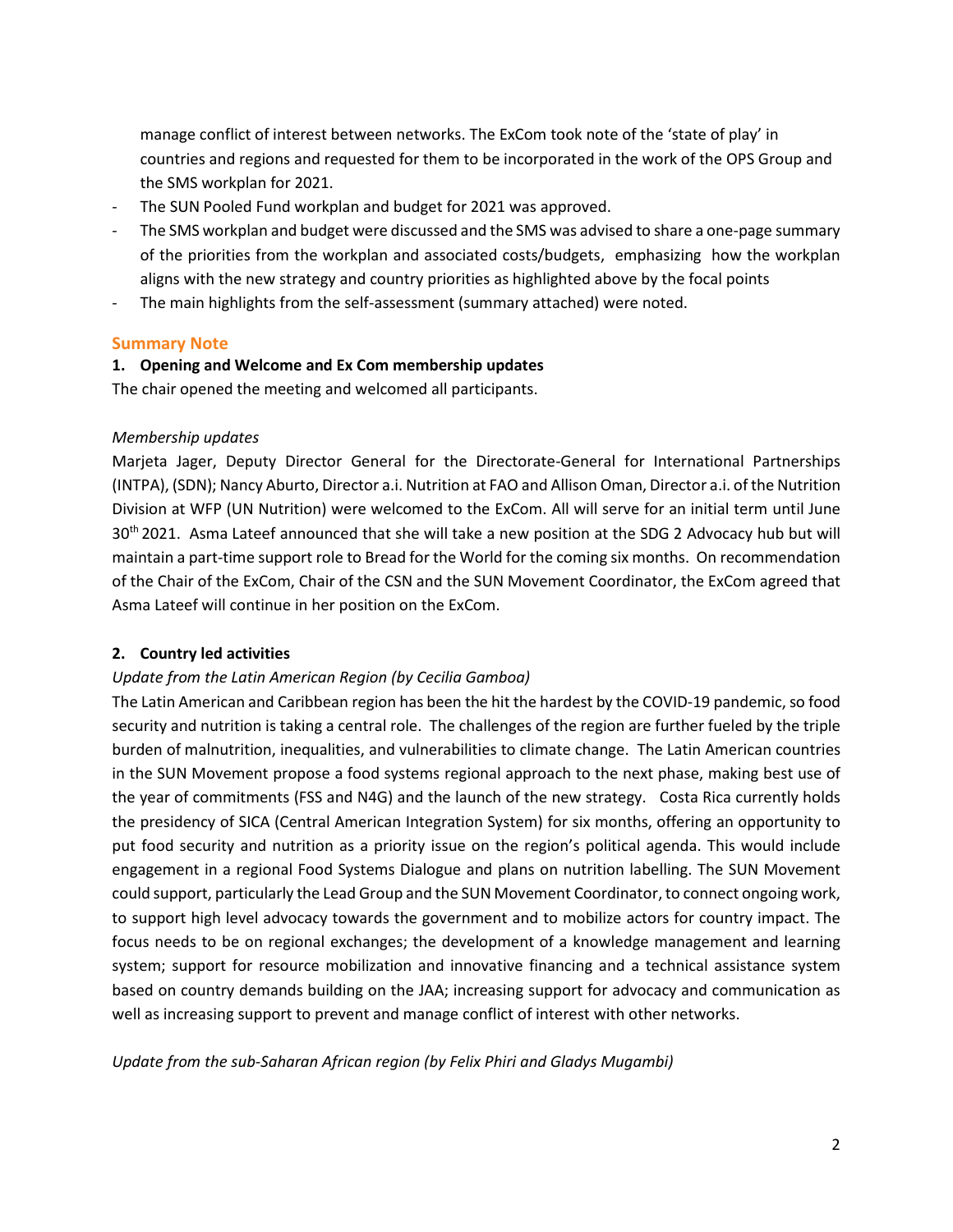The region calls upon the SUN Movement Coordinator to support harmonization of the implementation of SUN 3.0 through regional efforts, including through the AU and NEPAD. Multi-stakeholder platforms should receive the new strategy and need to start thinking about food systems in a regional manner. In Malawi, the strategy has been shared with the National Nutrition Committee, a think tank of academics, government technicians and nutrition professionals. They will conduct a gap analysis to find a way to strengthen and implement the new strategy. Launches of SUN 3.0 are planned in countries at the highest level with the commitment of the president in Malawi. The SUN Movement Coordinator could support SUN Government Focal Points to receive timely communications regarding global events and opportunities and to help ensure they are copied into any communications to the government so they can rally stakeholders behind SUN despite competing agendas. The regional focal points plan to follow up biannually in the region on implementation. Coordination between in country networks, particularly the SDN, UN Nutrition and the SBN should be strengthened to leverage resources in support of Focal Points and aligned with a decentralized nutrition response. This can empower leadership at the lowest level and show that the SUN Movement is strong.

## *Update from the Francophone African region (by Abdoulaye Ka)*

Main findings of a survey completed by 21 Francophone SUN Countries on the best way to start SUN 3.0 were [presented,](https://scalingupnutrition.sharepoint.com/:p:/s/public55/EST40fX28SJMm2-Qb__gl_cBCHerG6aT3SaoN1h5rMp2Bw?e=wdlZ6m) the challenges faced related to nutrition policies and to identify the capacity building needs were high. In two weeks, there will be a regional webinar to finalize the process, resulting in a regional roadmap to implement SUN 3.0. The regional roadmap will then need to be contextualized for each country's use. The key issues that were identified for action include: advocacy and finance mobilization (main obstacle identified to reach full scale-up of nutrition specific activities for instance), the functioning of the MSP, support for capacity building and the need for regional exchange between countries. Countries are ambitious to increase the level of nutrition coordination anchored at the level of either president or prime ministers' office (while the current level is often Health Ministry level). Discussions are ongoing related to decentralisation (which is not always on track) to ensure impact at the village level. Lastly, the need for sustainable financing for autonomous national structures that would allow national coordinators to retain well trained employees to support implementation of SUN 3.0 was emphasized. In order to increasingly promote peer to peer learning, thematic focal points have been identified in some key sectors (finances, multisectoral coordination) and successful experiences in-country identified, for further exchanges between countries bilaterally upon request and/or at the regional level.

The ExCom took note of the 'state of play' in countries and regions and requested for them to be incorporated in the work of the OPS Group and the SMS workplan for 2021.

## **3. SUN Movement 3.0 Strategy Updates**

Update on behalf of the Task Team by (chair) Fokko Wientjes: The first phase of the functional review has been concluded and the design phase of a new organizational structure for the SUN Movement Secretariat has started. The focus is on clarifying priorities, and ways of working. The timeline for delivery of the Functional Review is aligned with the contract expiry of SMS staff and fundraising cycles.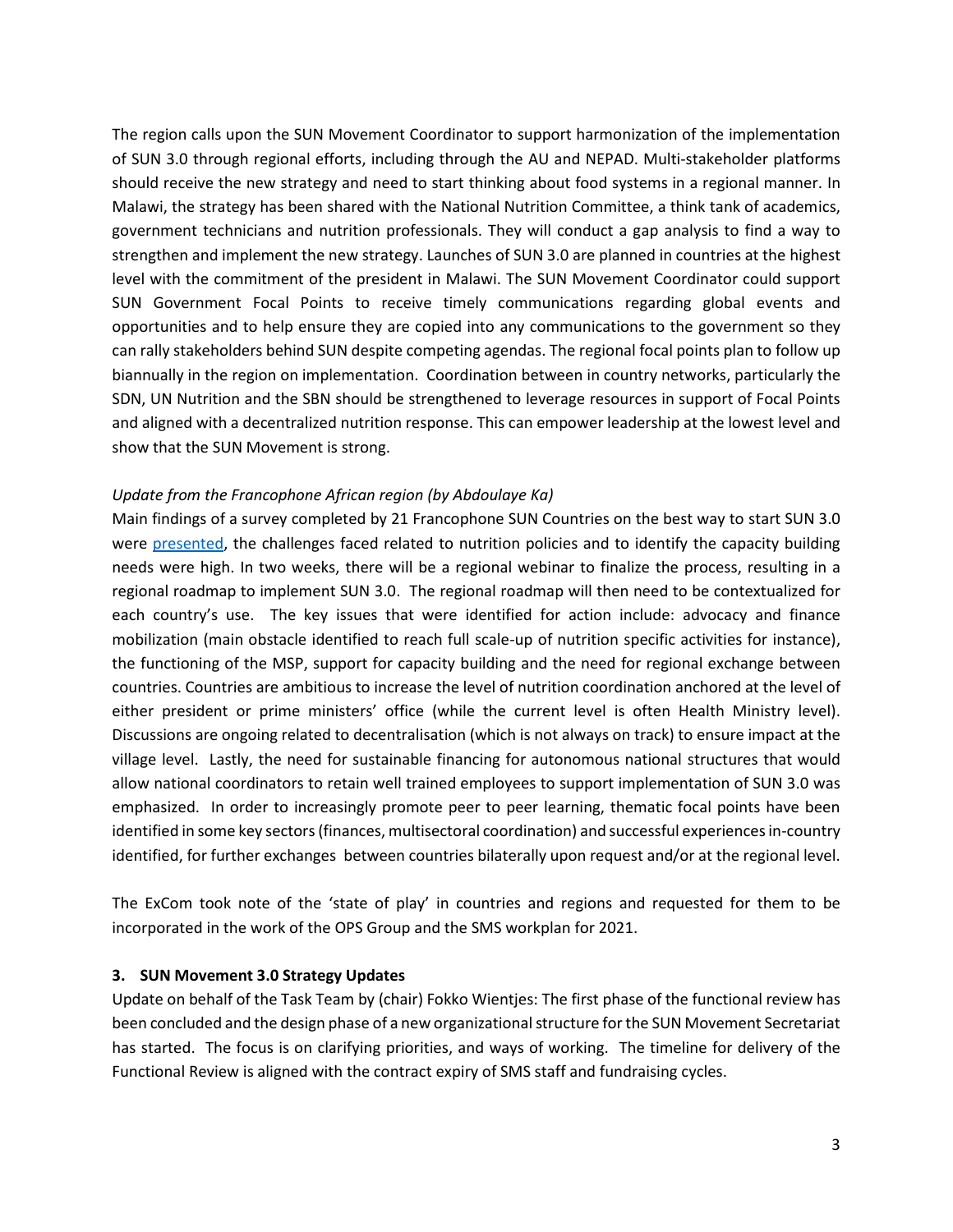Update on behalf of the OPS group by (co-chair) Jo Moir: The group now includes country focal points (Afghanistan and Yemen), representatives from national SUN Networks(Zambia, Sri Lanka and Myanmar), UNICEF (on behalf of the office of the Lead Group Chair) and SMS staff (Ellen, Maria, Jeff and Renee). The group has met twice in 2021 and plans to meet bi-weekly going forward. Recommendations will be presented in May 2021 to the Lead group. Depending on the questions posed in the group's ToR, these recommendations are likely to range from best practices to very specific actions. A call will soon be issued for external consultancy support on project and change management through FCDO's Technical Assistance to Strengthen Capabilities (TASC) project. Four working groups will be established on country delivery, MEAL and KM, Governance and Financing. The ExCom is welcome to feed in and provide advice based on their expertise. It was noted that SMS/GSS contribution and ownership in the Ops Group is critical.

Overall: the Ex Com was pleased with direction of both the SMS Functional Review exercise and the plans of Ops Group, recognising that timelines are ambitious. The groups will report back on a regular basis.

# **4. Global Support System Planning**

The SMS Chief of Staff, Ellen Barclay, presented the workplan and budget for the SMS and SUN Pooled Fund for 2021. The SMs is bound to three priority outcomes, based on existing donor agreements and legal obligations according to the existing multi-year funding framework. The 2021 Workplan is informed by the: the 2019 SUN Global Gathering; 2020 Joint-Annual-Assessments (JAA); the COVID-19 Response and Recovery webinars and the transition to Phase 3 of the Movement. A major focus is on Nutrition for Growth and the Food Systems Summit. For the SUN Pooled Fund small adjustments were made in the final budget to support responses to COVID-19. The Ex Com asked for a one-page summary of the priorities of the workplan putting emphasis on how the workplan is responding to the new strategy and country priorities. The Pooled Fund workplan and budget was approved

Emily Henegan (SBN) presented an update on the GSS workplan on behalf of the networks. They are working on a coordinated mechanism but are waiting for the common accountability framework and common indicators to build on. The networks are taking part in the OPS Group to help advance thinking in these areas.

## **5. Completion Rate on the Self-Assessment, main trends, and way forward**

The chair presented the conclusions of the self-assessment which were overall positive, albeit some room for improvement by certain members (copy of the summary is attached). **Overall, the ex-com has done well as a whole, despite the challenging times and the pressure of developing the new strategy**, the ex-com has stepped up to the challenge and everyone seems to be proud of the fact that we delivered on the strategy (as we should all be)! Big Kudos to everyone, including the SMS team! At an individual level, most members feel that they have delivered on what was expected and some have even described it as an excellent learning opportunity. And some have pointed out that "heated discussions" and disagreement is good, so long as we reach a productive end. There is strong appreciation for **how the ex-com meetings are organized/run**, despite a very heavy workload in 2020. Some ex-com members are better prepared/engaged than others –perhaps a call-out to all of us to do better in the future. **In general, there seems to be lots of appreciation for the role of the focal points** and the role